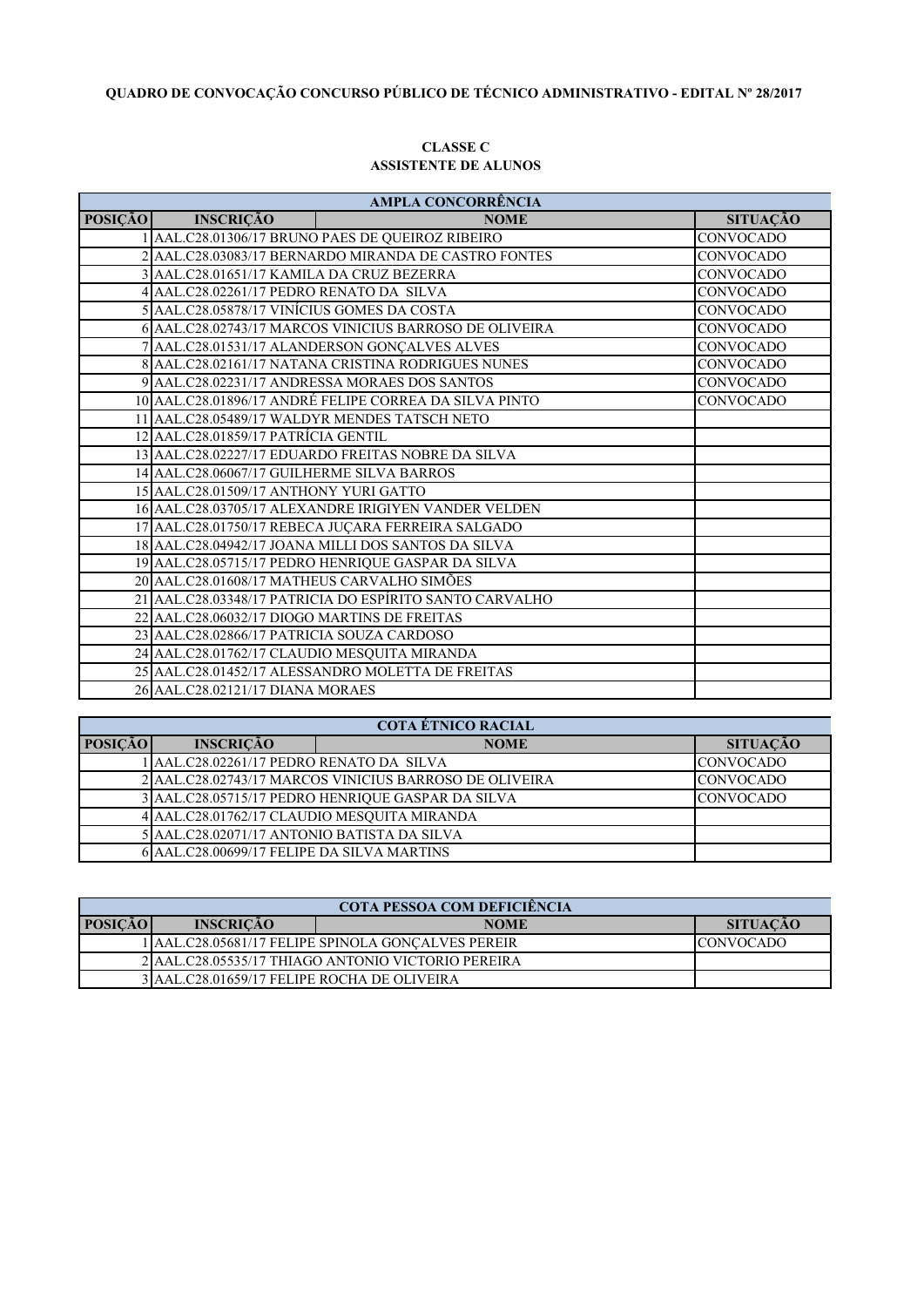# **ASSISTENTE EM ADMINISTRAÇÃO CLASSE D**

| <b>AMPLA CONCORRÊNCIA</b> |                     |                                       |                  |  |
|---------------------------|---------------------|---------------------------------------|------------------|--|
| <b>POSIÇÃO</b>            | <b>INSCRIÇÃO</b>    | <b>NOME</b>                           | <b>SITUAÇÃO</b>  |  |
|                           | 1 AAD.D28.20711/17  | LÁYLA SILVA MENDES                    | <b>CONVOCADO</b> |  |
|                           | 2 AAD.D28.09259/17  | THIAGO CAMPBELL DE CASTRO             | CONVOCADO        |  |
|                           | 3 AAD.D28.05131/17  | FABRÍCIA CORRÊA GUIMARÃES             | CONVOCADO        |  |
|                           | 4 AAD.D28.10156/17  | DOUGLAS DE OLIVEIRA MAGNEZI           | <b>CONVOCADO</b> |  |
|                           | 5 AAD.D28.05624/17  | EVELYN VASQUES MALDONADO              | CONVOCADO        |  |
|                           | 6 AAD.D28.10484/17  | JOSELAINE SOUSA PEREIRA               | CONVOCADO        |  |
|                           | 7 AAD.D28.02267/17  | SEBASTIÃO SANTOS DE ABREU             | CONVOCADO        |  |
|                           | 8 AAD.D28.06294/17  | FABIANA TOMASSONI COELHO              | <b>CONVOCADO</b> |  |
|                           | 9 AAD.D28.03991/17  | FERNANDA FERNANDES MACEIRA            | CONVOCADO        |  |
|                           | 10 AAD.D28.10196/17 | BERNARDO MIRANDA DE CASTRO FONTES     | <b>CONVOCADO</b> |  |
|                           | 11 AAD.D28.05111/17 | ANA CAROLINA DE SOUZA INEZ            | <b>CONVOCADO</b> |  |
|                           | 12 AAD.D28.09609/17 | CAROLINA DE SOUSA CRUZ MACENA         | CONVOCADO        |  |
|                           | 13 AAD.D28.05744/17 | <b>JULIANA SANTOS RIGO</b>            | CONVOCADO        |  |
|                           | 14 AAD.D28.03406/17 | BRUNO PAES DE QUEIROZ RIBEIRO         | CONVOCADO        |  |
|                           | 15 AAD.D28.21405/17 | TARCISIO DA SILVA BRITTO              | CONVOCADO        |  |
|                           | 16 AAD.D28.02336/17 | ARTHUR FERREIRA FIGUEIRA              | CONVOCADO        |  |
|                           | 17 AAD.D28.05123/17 | <b>ERIC MARTINS MENEZES</b>           | CONVOCADO        |  |
|                           | 18 AAD.D28.08993/17 | DIOGO MILÃO DE OLIVEIRA               | CONVOCADO        |  |
|                           | 19 AAD.D28.09279/17 | SABRINA BARCELLOS MARQUES             | CONVOCADO        |  |
|                           | 20 AAD.D28.17971/17 | WALDYR MENDES TATSCH NETO             | <b>CONVOCADO</b> |  |
|                           | 21 AAD.D28.02595/17 | RAFAEL GUIMARÃES FABRICIO DA SILVA    | <b>CONVOCADO</b> |  |
|                           | 22 AAD.D28.02328/17 | WASHINGTON LUIZ CAMILLO TELES         | CONVOCADO        |  |
|                           | 23 AAD.D28.20456/17 | TOMÁS DIAS BARRETO                    | CONVOCADO        |  |
|                           | 24 AAD.D28.08804/17 | MARCOS VINICIUS BARROSO DE OLIVEIRA   | CONVOCADO        |  |
|                           | 25 AAD.D28.09608/17 | ALINE GONÇALVES DE SOUZA              | CONVOCADO        |  |
|                           | 26 AAD.D28.04514/17 | LUCIANNE SANTOS ESTRELLA ANACLETO     | CONVOCADO        |  |
|                           | 27 AAD.D28.03727/17 | REUEL LUIZ SIQUEIRA WANDRESEN         | CONVOCADO        |  |
|                           | 28 AAD.D28.06455/17 | THIAGO FARIAS DOS SANTOS              | <b>CONVOCADO</b> |  |
|                           | 29 AAD.D28.16853/17 | TARSSYO ROCHA DE MEDEIROS             | <b>CONVOCADO</b> |  |
|                           | 30 AAD.D28.18884/17 | RENATA SOUZA MACEDO LINS              | <b>CONVOCADO</b> |  |
|                           | 31 AAD.D28.15736/17 | TATIANE DE ANDRADE                    | CONVOCADO        |  |
|                           | 32 AAD.D28.05810/17 | ALMIR GOMES DE ALMEIDA JUNIOR         | CONVOCADO        |  |
|                           | 33 AAD.D28.09729/17 | KARINA DOS SANTOS DE ALBUQUERQUE LINA | CONVOCADO        |  |
|                           | 34 AAD.D28.06589/17 | FRANCISCO JOSÉ RABELLO                | CONVOCADO        |  |
|                           | 35 AAD.D28.04231/17 | PAULA CORREA LIMA MOLINA DE SOUZA     | CONVOCADO        |  |
|                           | 36 AAD.D28.07116/17 | <b>GUSTAVO DUARTE DE SOUZA</b>        | CONVOCADO        |  |
|                           | 37 AAD.D28.04961/17 | NILSON HENRIQUE SANTOS DE ALMEIDA     | CONVOCADO        |  |
|                           | 38 AAD.D28.04221/17 | FILIPE TORRES FIGUEIREDO              | CONVOCADO        |  |
|                           | 39 AAD.D28.06200/17 | ROGERIO RODRIGUES DAMASCENO           | <b>CONVOCADO</b> |  |
|                           | 40 AAD.D28.06088/17 | CLARISSA FERNANDA CORRÊA DA SILVA     | CONVOCADO        |  |
|                           | 41 AAD.D28.04922/17 | POLIANA TEIXEIRA PEREIRA              | CONVOCADO        |  |
|                           | 42 AAD.D28.09904/17 | RHUAN CARLOS SANTOS DA SILVA          | CONVOCADO        |  |
|                           | 43 AAD.D28.10485/17 | CARLA GOMES DA ROCHA                  | CONVOCADO        |  |
|                           | 44 AAD.D28.10154/17 | CARLOS LUIZ CARILO DE GÓES            | <b>CONVOCADO</b> |  |
|                           | 45 AAD.D28.01964/17 | LUIZ FERNANDO SILVA MARQUES           | <b>CONVOCADO</b> |  |
|                           | 46 AAD.D28.04386/17 | LUIZ GUILHERME SOUZA DA SILVA         | CONVOCADO        |  |
|                           | 47 AAD.D28.16222/17 | PEDRO FREITAS PEREIRA DA SILVA        | <b>CONVOCADO</b> |  |
|                           | 48 AAD.D28.18394/17 | FELLIPE BARROS DE OLIVEIRA            | <b>CONVOCADO</b> |  |
|                           | 49 AAD.D28.06461/17 | <b>GABRIELA DO OURO ALEXANDRE</b>     | CONVOCADO        |  |
|                           | 50 AAD.D28.03212/17 | MARCELA DE FARIA CUNHA                |                  |  |
|                           | 51 AAD.D28.05729/17 | VANESSA LETÍCIA DOS SANTOS            |                  |  |
|                           | 52 AAD.D28.04197/17 | ANTHONY YURI GATTO                    |                  |  |
|                           | 53 AAD.D28.04276/17 | ERICSON NOGUEIRA PARIZ                |                  |  |
|                           | 54 AAD.D28.20821/17 | CELSO SOUZA GEREMIAS                  |                  |  |
|                           | 55 AAD.D28.07655/17 | LEANDRO DA SILVA NUNES VIEIRA         |                  |  |
|                           | 56 AAD.D28.04028/17 | PAULO ORLI DA COSTA JÚNIOR            |                  |  |
|                           | 57 AAD.D28.04730/17 | <b>EMME PEREIRA</b>                   |                  |  |
|                           | 58 AAD.D28.04900/17 | JÉSSICA MOURA BALLARD MORAIS          |                  |  |
|                           |                     |                                       |                  |  |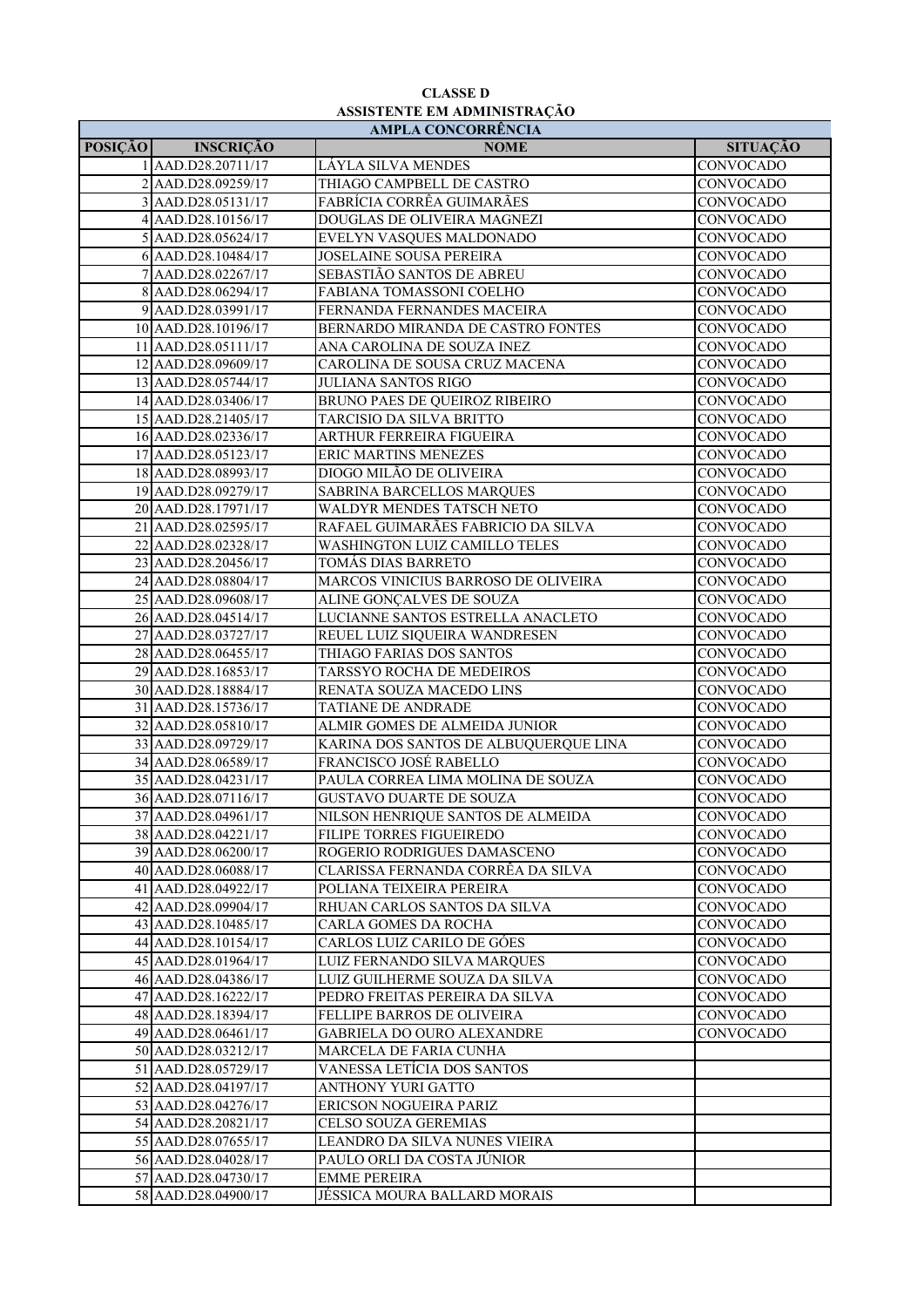| 59 AAD.D28.11190/17 | YAGO LIMA DA FONSECA                   |  |
|---------------------|----------------------------------------|--|
| 60 AAD.D28.01157/17 | PRISCIELEM PAOLA TOMÉ DE PAULA         |  |
| 61 AAD.D28.02833/17 | SHILTON THOMPSON CRUZ NEGRIS           |  |
| 62 AAD.D28.04290/17 | <b>MARINA MARANDINO PINTO</b>          |  |
| 63 AAD.D28.11656/17 | <b>JEAN PHILIPPE RODRIGUES BORCARD</b> |  |
| 64 AAD.D28.04751/17 | ISAEL MOREIRA SOARES JUNIOR            |  |
| 65 AAD.D28.03038/17 | NATHÁLIA MASSON BASTOS                 |  |
| 66 AAD.D28.07310/17 | ANA PAULA SILVA DO NASCIMENTO          |  |
| 67 AAD.D28.08376/17 | <b>MARCELLUS CAIUS PRATA MEIRELLES</b> |  |
| 68 AAD.D28.11456/17 | KELLY BALTAZAR SILVA GAMA              |  |
| 69 AAD.D28.20187/17 | <b>MÁRIO RIBEIRO PEREIRA</b>           |  |
| 70 AAD.D28.20232/17 | LORRAN DE CASTRO NASCIMENTO            |  |
| 71 AAD.D28.06621/17 | <b>ESMAEL AGOSTINI NERY</b>            |  |
| 72 AAD.D28.03322/17 | LEONARDO BRAGA DE CASTRO               |  |
| 73 AAD.D28.03967/17 | ALESSANDRO MOLETTA DE FREITAS          |  |
| 74 AAD.D28.04390/17 | PHILIPPE FRANCISCO FERREIRA DA SILVA   |  |
| 75 AAD.D28.12253/17 | SANDER INGENITO DE AZEVEDO             |  |
| 76 AAD.D28.19930/17 | ALEX RODRIGO DE OLIVEIRA               |  |
| 77 AAD.D28.12010/17 | ANDRÉ LUIZ CAETANO                     |  |
| 78 AAD.D28.00441/17 | MONIQUE SANTOS SOUZA                   |  |
| 79 AAD.D28.02307/17 | RAPHAEL CARNEIRO GONÇALVES             |  |
| 80 AAD.D28.05331/17 | FERNANDA KATHARINA FONTES              |  |
| 81 AAD.D28.05613/17 | MICHELL RODRIGUES DA CUNHA NUNES       |  |
| 82 AAD.D28.10791/17 | ANDRÉ GUSTAVO GOMES DA SILVA           |  |
| 83 AAD.D28.06293/17 | <b>BRUNA DE MIRANDA PAES</b>           |  |
|                     |                                        |  |

|  | <b>COTA ÉTNICO RACIAL</b> |
|--|---------------------------|
|  |                           |

| <b>POSIÇÃO</b> | <b>INSCRIÇÃO</b>                             | <b>NOME</b>                                            | <b>SITUAÇÃO</b>  |
|----------------|----------------------------------------------|--------------------------------------------------------|------------------|
|                | 1 AAD.D28.02267/17 SEBASTIÃO SANTOS DE ABREU |                                                        | <b>CONVOCADO</b> |
|                |                                              | 2 AAD.D28.02328/17 WASHINGTON LUIZ CAMILLO TELES       | <b>CONVOCADO</b> |
|                |                                              | 3 AAD.D28.08804/17 MARCOS VINICIUS BARROSO DE OLIVEIRA | CONVOCADO        |
|                |                                              | 4 AAD.D28.04961/17 NILSON HENRIQUE SANTOS DE ALMEIDA   | <b>CONVOCADO</b> |
|                |                                              | 5 AAD.D28.05729/17 VANESSA LETÍCIA DOS SANTOS          | <b>CONVOCADO</b> |
|                |                                              | 6 AAD.D28.01157/17 PRISCIELEM PAOLA TOMÉ DE PAULA      | <b>CONVOCADO</b> |
|                |                                              | 7 AAD.D28.07310/17 ANA PAULA SILVA DO NASCIMENTO       | <b>CONVOCADO</b> |
|                |                                              | 8 AAD.D28.20232/17 LORRAN DE CASTRO NASCIMENTO         | <b>CONVOCADO</b> |
|                | 9 AAD.D28.12010/17 ANDRÉ LUIZ CAETANO        |                                                        | <b>CONVOCADO</b> |
|                |                                              | 10 AAD.D28.19913/17 JOSÉ MATTEUS DOS SANTOS FERNANDES  | <b>CONVOCADO</b> |
|                |                                              | 11 AAD.D28.08553/17 NADIEL FERNANDES LIMA MAIA         | CONVOCADO        |
|                | 12 AAD.D28.04195/17 VANESSA SILVA DE SANTANA |                                                        | <b>CONVOCADO</b> |
|                | 13 AAD.D28.04409/17 JONATAS REIS DOS SANTOS  |                                                        | <b>CONVOCADO</b> |
|                | 14 AAD.D28.06109/17 LÍVIA DE PAULA ANDRADE   |                                                        | <b>CONVOCADO</b> |
|                | 15 AAD.D28.08176/17 LEANDRO DUTRA PEREIRA    |                                                        |                  |
|                | 16 AAD.D28.05049/17 FELIPE NUNES ABAL        |                                                        |                  |
|                |                                              | 17 AAD.D28.03299/17 MILTON LUIZ BARROSO ANTERIO        |                  |
|                | 18 AAD.D28.03635/17 MARCELLE DOS AN ALENCAR  |                                                        |                  |
|                |                                              | 19 AAD.D28.03721/17 ANTONIA ROBERTA PEREIRA DE ARAUJO  |                  |
|                |                                              | 20 AAD.D28.04340/17 BRUNA FERNANDA SANTANA COUTO       |                  |
|                |                                              | 21 AAD.D28.05078/17 ANDERSON DA SILVA OLIVEIRA         |                  |
|                | 22 AAD.D28.01081/17 JÉSSICA SANTOS LIMA      |                                                        |                  |
|                |                                              | 23 AAD.D28.04146/17 PATRICK GOMES CARVALHO DE ALMEIDA  |                  |
|                | 24 AAD.D28.06042/17 VITOR GARCIA LOPES       |                                                        |                  |
|                |                                              | 25 AAD.D28.09785/17 MARCO AURÉLIO VITORINO DE SOUZA    |                  |
|                |                                              | 26 AAD.D28.05952/17 PEDRO HENRIQUE GASPAR DA SILVA     |                  |
|                | 27 AAD.D28.11923/17 KARINA TERRA DE SOUZA    |                                                        |                  |
|                |                                              | 28 AAD.D28.11050/17 FLÁVIO JOSÉ RIBEIRO DA COSTA       |                  |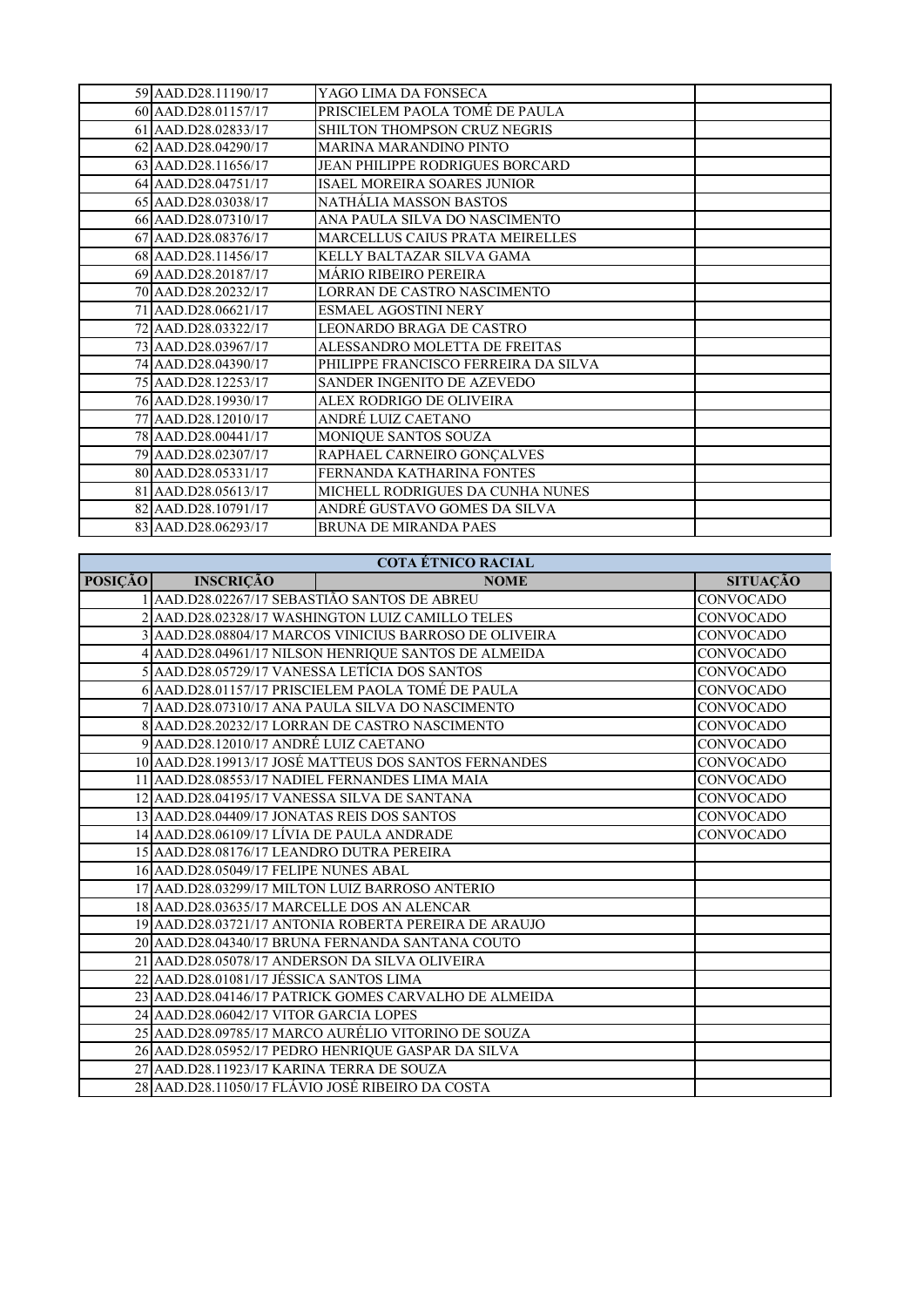| COTA PESSOA COM DEFICIÊNCIA |                                            |                                                           |                  |
|-----------------------------|--------------------------------------------|-----------------------------------------------------------|------------------|
| <b>POSIÇÃO</b>              | <b>INSCRIÇÃO</b>                           | <b>NOME</b>                                               | <b>SITUAÇÃO</b>  |
|                             | AAD.D28.10485/17 CARLA GOMES DA ROCHA      |                                                           | <b>CONVOCADO</b> |
|                             |                                            | 2 AAD.D28.10594/17 VITOR BRUNO DA SILVA MAIA              | <b>CONVOCADO</b> |
|                             | 3 AAD.D28.08898/17 HELGA SZENBERG          |                                                           | <b>CONVOCADO</b> |
|                             | 4 AAD.D28.06793/17 LARISSA LOPES CAMINHA   |                                                           | <b>CONVOCADO</b> |
|                             | 5 AAD.D28.05672/17 HUGO FURTADO RODRIGUES  |                                                           | <b>CONVOCADO</b> |
|                             |                                            | 6 AAD.D28.19073/17 FELIPE SPINOLA GONCALVES PEREIRA       |                  |
|                             | 7 AAD.D28.07628/17 RACHEL SOUZA COELHO     |                                                           |                  |
|                             |                                            | 8 AAD.D28.10483/17 ADRIANA PEREIRA DOS REIS DO NASCIMENTO |                  |
|                             | 9 AAD.D28.12615/17 JESSICA COSTA DE BARROS |                                                           |                  |

### **TÉCNICO EM LABORATÓRIO - ÁREA: BIOLOGIA**

| AMPLA CONCORRÊNCIA |                    |                                        |                  |
|--------------------|--------------------|----------------------------------------|------------------|
| <b>POSICÃO</b>     | <b>INSCRIÇÃO</b>   | <b>NOME</b>                            | <b>SITUAÇÃO</b>  |
|                    | TLB.D28.00092/17   | ICAROLINA SALLES DOMINGUES             | <b>CONVOCADO</b> |
|                    | 2 TLB.D28.00088/17 | INGRID GASPAR DA COSTA GERONIMO        | <b>CONVOCADO</b> |
|                    | 3 TLB.D28.00224/17 | <b>RAQUEL GOMES SIQUEIRA</b>           | <b>CONVOCADO</b> |
|                    | 4TLB.D28.00094/17  | <b>FILLIPE ARAUJO DE SA</b>            | <b>CONVOCADO</b> |
|                    | 5TLB.D28.00043/17  | LUIS FILIPE RODRIGUES RIBEIRO CARVALHO | <b>CONVOCADO</b> |

### **TÉCNICO EM LABORATÓRIO - ÁREA: FÍSICA**

| AMPLA CONCORRENCIA |                    |                                          |                  |  |
|--------------------|--------------------|------------------------------------------|------------------|--|
| <b>POSIÇÃO</b>     | <b>INSCRICÃO</b>   | <b>NOME</b>                              | <b>SITUACÃO</b>  |  |
|                    | TLF.D28.00036/17   | <b>JOSE MIRANDA DA ROCHA</b>             | <b>CONVOCADO</b> |  |
|                    | 2 TLF.D28.00075/17 | JALESSANDRO SILVA DA MOTTA ARAUJO        | ICONVOCADO.      |  |
|                    | 3 TLF.D28.00045/17 | <b>MARCOS ROBERTO DE MIRANDA PEREIRA</b> | <b>CONVOCADO</b> |  |

## **TÉCNICO EM LABORATÓRIO - ÁREA: QUÍMICA**

| AMPLA CONCORRÊNCIA |                    |                                           |                  |
|--------------------|--------------------|-------------------------------------------|------------------|
| <b>POSIÇÃO</b>     | <b>INSCRIÇÃO</b>   | <b>NOME</b>                               | <b>SITUAÇÃO</b>  |
|                    | TLO.D28.00168/17   | GIUSEPPINA TEIXEIRA PROVENZANO            | <b>CONVOCADO</b> |
|                    | 2 TLO.D28.00025/17 | IGOR HUMBERTO DE FREITAS DILLER HERNANDES | <b>CONVOCADO</b> |
|                    | 3 TLO.D28.00030/17 | NATHAN DE SOUZA MATEUS                    | <b>CONVOCADO</b> |
|                    | 4 TLQ.D28.00234/17 | REGINA PEREIRA DE OLIVEIRA                | <b>CONVOCADO</b> |
|                    | 5 TLO.D28.00165/17 | <b>NOEMI DE JESUS HILLER</b>              | <b>CONVOCADO</b> |
|                    | 6TLQ.D28.00135/17  | LEONARDO JOÃO FERREIRA                    | <b>CONVOCADO</b> |
|                    | 7 TLO.D28.00112/17 | ALINE CANTUARES DOS SANTOS                | <b>CONVOCADO</b> |

#### **TÉCNICO EM TECNOLOGIA DA INFORMAÇÃO**

| <b>AMPLA CONCORRENCIA</b>                                            |                  |                          |                  |
|----------------------------------------------------------------------|------------------|--------------------------|------------------|
| <b>POSICÃO</b><br><b>INSCRICAO</b><br><b>SITUACAO</b><br><b>NOME</b> |                  |                          |                  |
|                                                                      | TTI.D28.00078/17 | LEONARDO PIRES DE ARAUJO | <b>CONVOCADO</b> |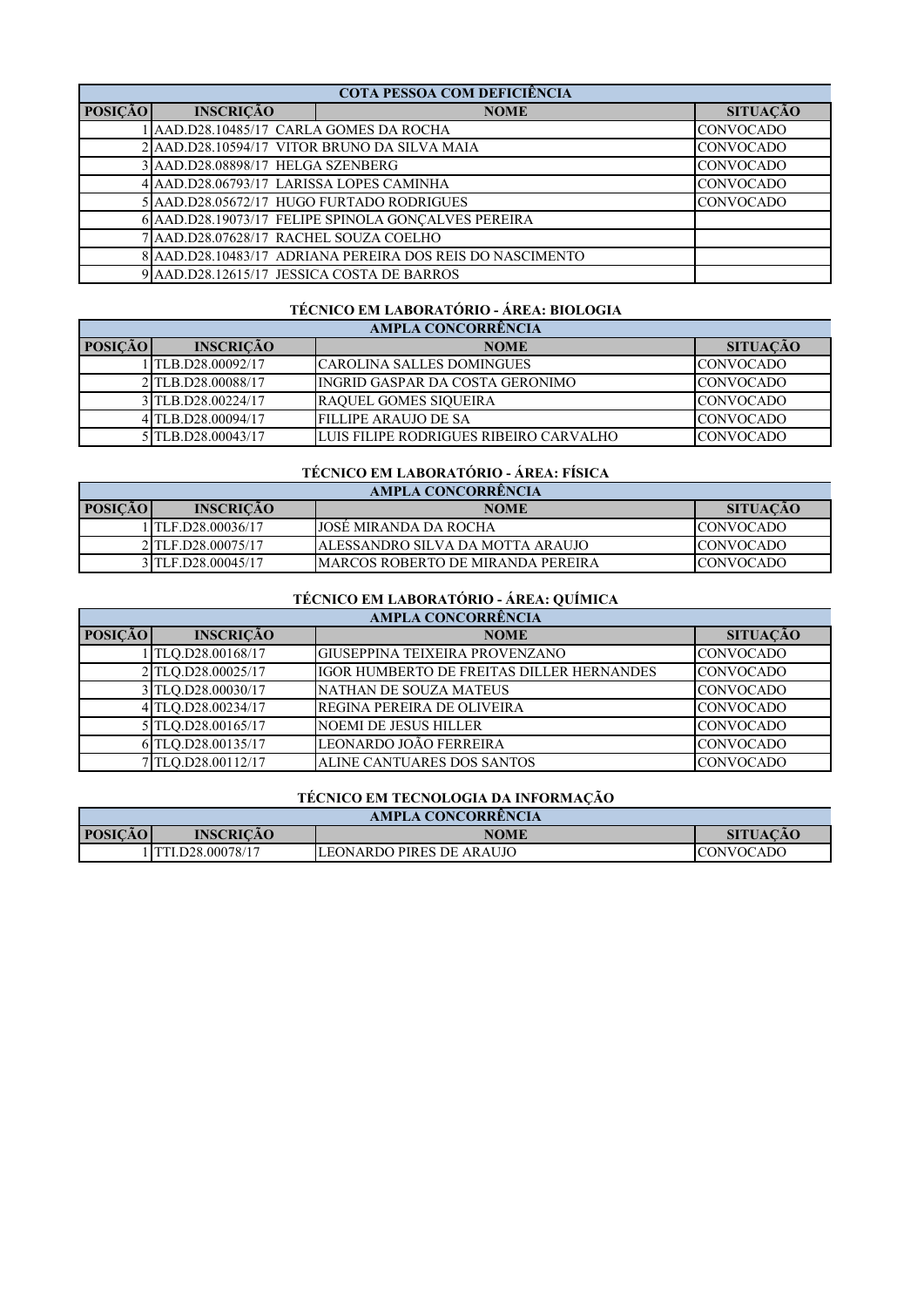## **CLASSE E ANALISTA DE TECNOLOGIA DA INFORMAÇÃO**

| <b>AMPLA CONCORRÊNCIA</b> |                    |                                     |                  |
|---------------------------|--------------------|-------------------------------------|------------------|
| <b>POSIÇÃO</b>            | <b>INSCRIÇÃO</b>   | <b>NOME</b>                         | <b>SITUAÇÃO</b>  |
|                           | ATI.E28.00306/17   | <b>BRUNO RAPHAEL PEREIRA MORAIS</b> | <b>CONVOCADO</b> |
|                           | 2 ATLE28.00268/17  | MARCELO AGOSTINHO DA COSTA PINTO    | <b>CONVOCADO</b> |
|                           | 3 ATLE28,00041/17  | RENATO DE ALMEIDA GONZALEZ          | <b>CONVOCADO</b> |
|                           | 4 ATLE28.00131/17  | <b>SAULO TAVARES OLIVEIRA</b>       | <b>CONVOCADO</b> |
|                           | 5 ATLE28.00042/17  | HENRIQUE LIMA DA SILVA              | <b>CONVOCADO</b> |
|                           | 6 ATI.E28.00072/17 | <b>IGOR FONSECA FIGUEIREDO</b>      | <b>CONVOCADO</b> |
|                           | ATI.E28.00090/17   | <b>JONAS DA COSTA SAMPAIO</b>       | <b>CONVOCADO</b> |

### **ASSISTENTE SOCIAL**

| <b>AMPLA CONCORRÊNCIA</b> |                                                          |                                                    |                  |  |  |
|---------------------------|----------------------------------------------------------|----------------------------------------------------|------------------|--|--|
| <b>POSIÇÃO</b>            | <b>INSCRIÇÃO</b>                                         | <b>NOME</b>                                        | <b>SITUAÇÃO</b>  |  |  |
|                           | ASS.E28.00325/17 RENATA MARTINS DE FREITAS               |                                                    | <b>CONVOCADO</b> |  |  |
|                           |                                                          | 2 ASS.E28.00946/17 DEBORAH MARQUES DE MORAES       | <b>CONVOCADO</b> |  |  |
|                           | 3 ASS.E28.00723/17 JAQUELINE CARNEIRO PINTO              |                                                    | <b>CONVOCADO</b> |  |  |
|                           | 4 ASS.E28.00486/17 CAROLINA DA SILVA FRADE               |                                                    |                  |  |  |
|                           |                                                          | 5 ASS.E28.00444/17 TATIANE CRISTINA DA PAIXÃO REIS |                  |  |  |
|                           | 6 ASS.E28.00389/17 MARIANNE OSLAY CORTES ALONSO          |                                                    |                  |  |  |
|                           | 7 ASS.E28.00842/17 AMANDA BENTO SOARES                   |                                                    |                  |  |  |
|                           | 8 ASS.E28.00298/17 LETÍCIA FERNANDA DE OLIVEIRA CUSTÓDIO |                                                    |                  |  |  |
|                           | 9 ASS.E28.00675/17 JULIANA ALVES ROQUE                   |                                                    |                  |  |  |
|                           | 10 ASS.E28.00145/17 BÁRBARA MENEZES SILVA SANTOS         |                                                    |                  |  |  |
|                           | 11 ASS.E28.00991/17 ERICA FERREIRA BRAGA DO NASCIMENTO   |                                                    |                  |  |  |
|                           | 12 ASS.E28.01157/17 CHARLENE DA SILVA CAMPOS CAETANO     |                                                    |                  |  |  |
|                           | 13 ASS.E28.01259/17 LILIANE FILISBERTO SCHULZ            |                                                    |                  |  |  |
|                           | 14 ASS.E28.00632/17 LUÍZA LEONARDO BENEDITO              |                                                    |                  |  |  |

| <b>COTA ÉTNICO RACIAL</b> |                    |                                        |                  |  |
|---------------------------|--------------------|----------------------------------------|------------------|--|
| <b>POSIÇÃO</b>            | <b>INSCRIÇÃO</b>   | <b>NOME</b>                            | <b>SITUAÇÃO</b>  |  |
|                           | ASS.E28.00298/17   | LETÍCIA FERNANDA DE OLIVEIRA CUSTÓDIO  | <b>CONVOCADO</b> |  |
|                           | 2 ASS.E28.00632/17 | LUÍZA LEONARDO BENEDITO                |                  |  |
|                           | 3 ASS.E28.00284/17 | ALINE CRISTINA ARCANJO FABELO          |                  |  |
|                           | 4 ASS.E28.00313/17 | <b>IVANILDA VITORIANO DE FIGUEREDO</b> |                  |  |
|                           | 5 ASS.E28.00650/17 | <b>ALINE MIRANDA CARDOSO</b>           |                  |  |
|                           | 6 ASS.E28.00382/17 | ANA PAULA DE OLIVEIRA PINTO            |                  |  |
|                           | 7 ASS.E28.00839/17 | ALINE BATISTA DE PAULA                 |                  |  |

#### **CONTADOR**

| <b>AMPLA CONCORRÊNCIA</b> |                                              |             |  |                  |  |
|---------------------------|----------------------------------------------|-------------|--|------------------|--|
| <b>POSICÃO</b>            | <b>INSCRICÃO</b>                             | <b>NOME</b> |  | <b>SITUAÇÃO</b>  |  |
|                           | l ICON.E28.00144/17 ÉRICK MARINHO DA SILVA   |             |  | <b>CONVOCADO</b> |  |
|                           | 2 CON.E28.00003/17 VERÔNICA PEREIRA MUNIZ    |             |  |                  |  |
|                           | 3 ICON.E28.00196/17 ALEXANDRE KATSUO SASAKI  |             |  |                  |  |
|                           | 4 CON.E28.00319/17 PEDRO IGOR FERREIRA DE SÁ |             |  |                  |  |
|                           | 5 CON.E28.00055/17 ROBSON SOUZA DE MESQUITA  |             |  |                  |  |

### **ENGENHEIRO ELETRICISTA**

| <b>AMPLA CONCORRÊNCIA</b>                   |                                               |                                                   |                  |  |  |
|---------------------------------------------|-----------------------------------------------|---------------------------------------------------|------------------|--|--|
| <b>POSICÃO</b>                              | <b>INSCRICÃO</b>                              | <b>NOME</b>                                       | <b>SITUAÇÃO</b>  |  |  |
|                                             |                                               | l IEAE.E28.00069/17 MARCUS VINICIUS MENEZES LEITE | <b>CONVOCADO</b> |  |  |
|                                             | 2 EAE.E28.00009/17 JOSÉ FILHO DA COSTA CASTRO |                                                   |                  |  |  |
| 3 EAE.E28.00140/17 FELIPE CÂMARA DE CAMPOS  |                                               |                                                   |                  |  |  |
| 4 EAE.E28,00031/17 EDUARDO DE AZEVEDO SILVA |                                               |                                                   |                  |  |  |
|                                             |                                               | 5 EAE.E28.00022/17 PAULO VICTOR DE SOUZA BORGES   |                  |  |  |